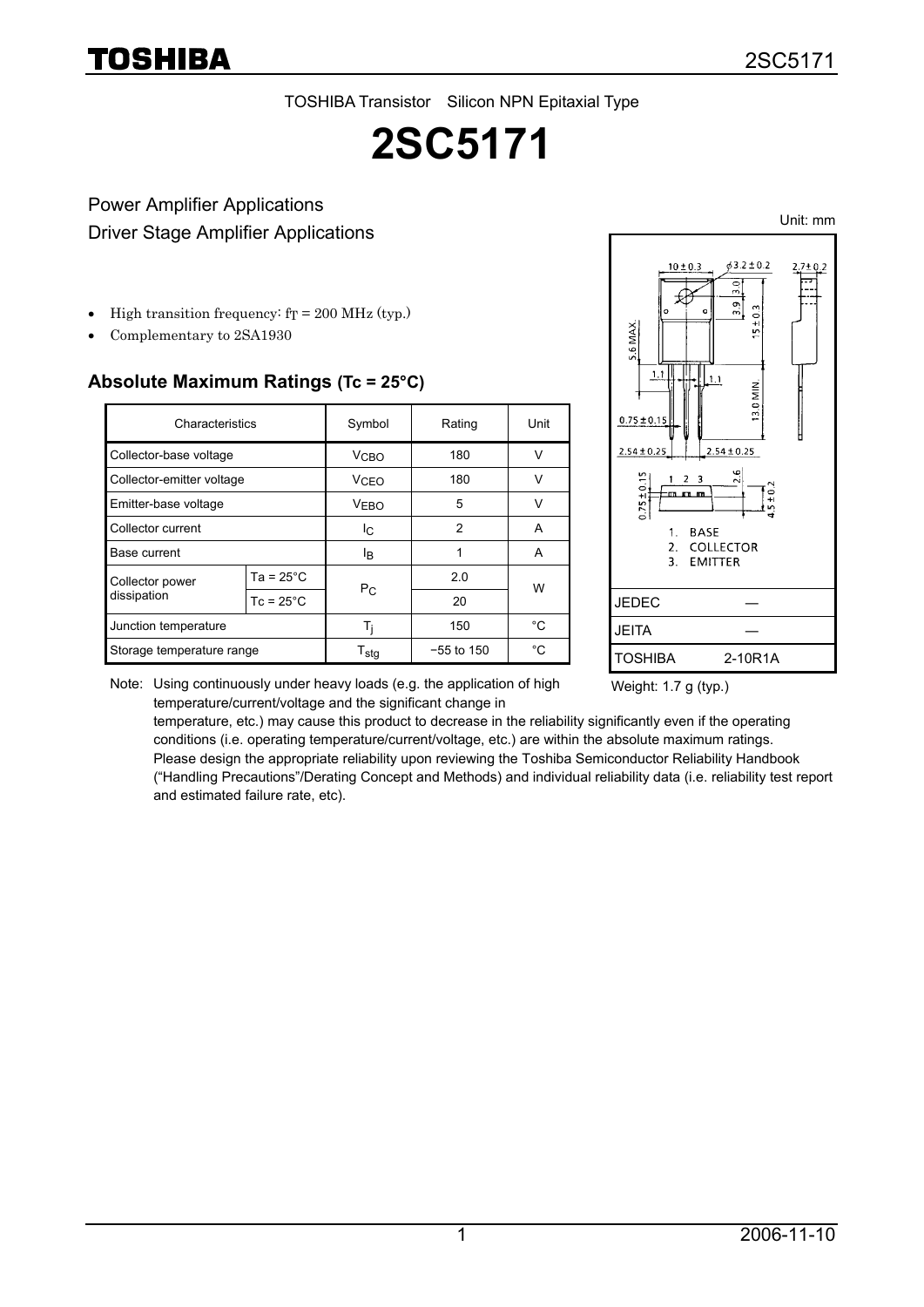**Electrical Characteristics (Tc = 25°C)**

| Characteristics                      | Symbol          | <b>Test Condition</b>                          | Min | Typ. | Max | Unit       |
|--------------------------------------|-----------------|------------------------------------------------|-----|------|-----|------------|
| Collector cut-off current            | <b>ICBO</b>     | $V_{CB}$ = 180 V, I <sub>F</sub> = 0           |     |      | 5.0 | μA         |
| Emitter cut-off current              | <b>LEBO</b>     | $V_{FR} = 5 V, I_C = 0$                        |     |      | 5.0 | μA         |
| Collector-emitter breakdown voltage  | $V$ (BR) CEO    | $I_C = 10$ mA, $I_R = 0$                       | 180 |      |     | $\vee$     |
| DC current gain                      | $h_{FE(1)}$     | $V_{CF}$ = 5 V, $I_C$ = 0.1 A                  | 100 |      | 320 |            |
|                                      | $h_{FE(2)}$     | $V_{CF} = 5 V, I_C = 1 A$                      | 50  |      |     |            |
| Collector-emitter saturation voltage | $VCE$ (sat)     | $I_C = 1$ A, $I_R = 0.1$ A                     | —   | 0.16 | 1.0 | V          |
| Base-emitter voltage                 | $V_{\text{BF}}$ | $V_{CF} = 5 V, I_{C} = 1 A$                    |     | 0.68 | 1.5 | $\vee$     |
| <b>Transition frequency</b>          | fт              | $V_{CF} = 5 V, I_C = 0.3 A$                    |     | 200  |     | <b>MHz</b> |
| Collector output capacitance         | $C_{ob}$        | $V_{CB}$ = 10 V, I <sub>F</sub> = 0, f = 1 MHz |     | 16   |     | pF         |

## **Marking**



A line indicates lead (Pb)-free package or lead (Pb)-free finish.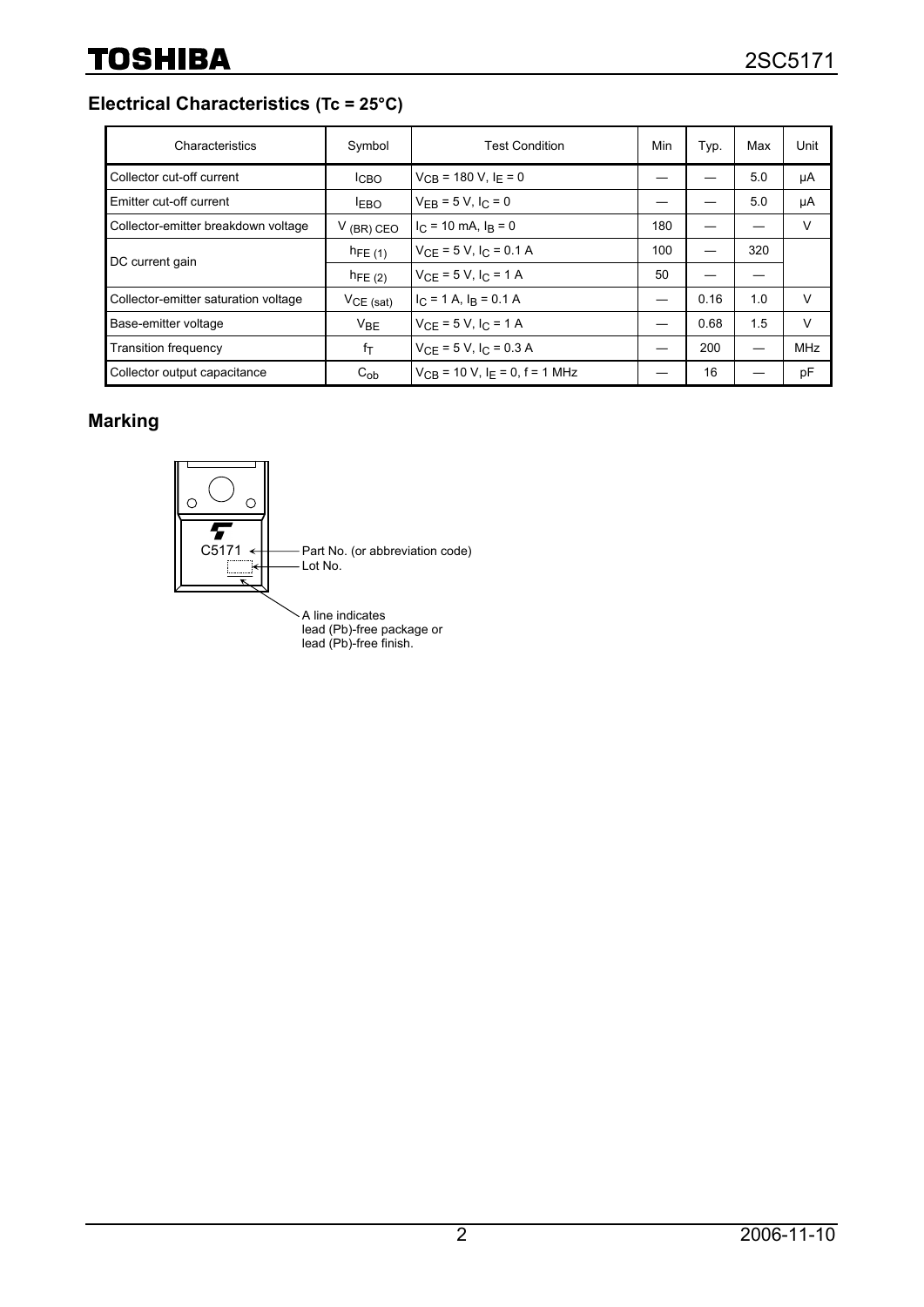# **TOSHIBA**